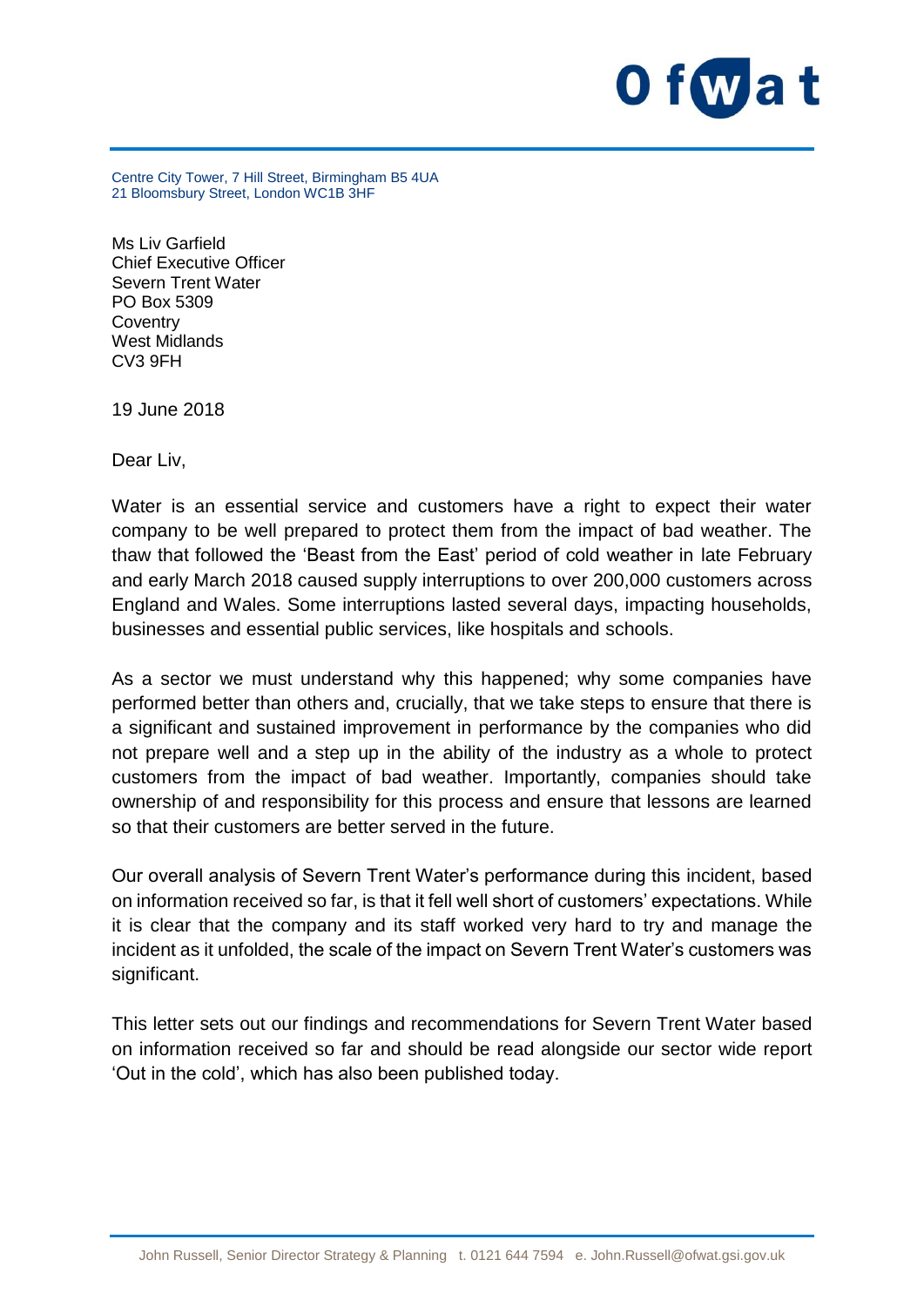Severn Trent Water must take significant steps to make sure it is ready to better serve its customers the next time there is bad weather. The company must address the issues and areas of concern identified in our review, in this letter and in Severn Trent Water's internal review. In doing this, Severn Trent Water must publish an externally assured action plan by 28 September 2018 setting out how it is addressing the issues identified. We expect the company's Board to be informed of and to support these plans, and for the Chair and Executive to sign off on the plan. In developing these plans, we encourage Severn Trent Water to engage with stakeholders and Severn Trent Water's Customer Challenge Group. We will consider carefully what further action is appropriate if we are not satisfied with Severn Trent Water's response.

# Planning and preparation

- Though Severn Trent Water had severe cold weather plans that were updated in December 2017 it did not have effective incident management plans for dealing with the risks of a rapid thaw following a cold temperature period. It has acknowledged this and committed to re-evaluating the need for explicit freeze and thaw escalation triggers. Our analysis reveals that the better performing companies generally had specific or early triggers that responded to both a rapid and gradual thaw event.
- The Executive was informed of the adverse weather before the weekend on 1 March 2018, the Executive members of the Board were provided with notification of contingency plans on 2 March 2018, and the non-Executive Board members were provided with an update on 4 March 2018.
- Severn Trent Water stopped or postponed non-essential maintenance work from 23 February 2018 in order to minimise disruption to the network. This preparatory work ensured that Severn Trent Water's works were running at the maximum available production output in preparation for the incident. This is an example of good preparatory practice.
- Severn Trent Water did not have enough information of what was going on in its distribution network. Its practice of deploying temporary loggers was inadequate to provide a sufficiently comprehensive view of pressure levels throughout Severn Trent's distribution network particularly with a large amount of smaller bursts occurring, which were not picked up.

## Incident response

 Significant supply interruptions were experienced as early as 21 February 2018 but escalation of the incident to management level was slow, not occurring until 1 March 2018. Severn Trent Water's bronze incident management level was triggered on 1 March 2018, in response to the continuous freezing weather, but Severn Trent Water's response indicates that significant numbers of customers actually began to experience supply interruptions as early as 21 February 2018.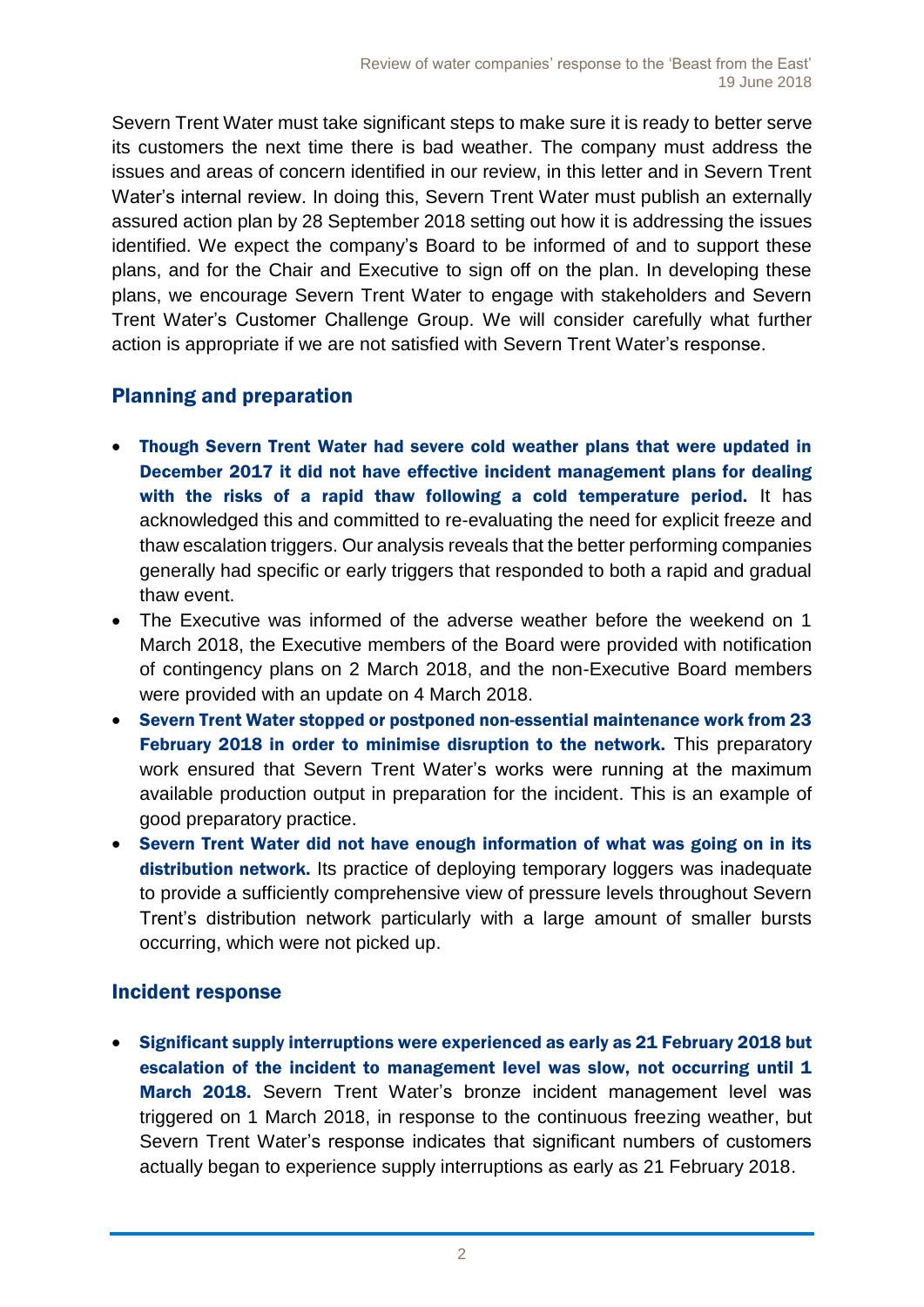- Northfield Reservoir in Birmingham ran empty and Breamfield Reservoir in Derbyshire also was close to being emptied. The dewatering of service reservoirs caused further escalation of supply interruptions for Severn Trent Water customers.
- Specific problems in the Derbyshire area hampered efforts to remove air locks from the system and restore flow to customers.
- Customers in rural areas, particularly in parts of Derbyshire, were not given sufficient support and the identification of problems occurred late. Severn Trent Water arranged alternative supplies to customers and daily deliveries to vulnerable customers, however this incident indicates that further planning and preparation is required in order to allow customers in these areas to receive particular consideration ahead of another such event.

## **Communications**

- Severn Trent Water gave evidence of a comprehensive customer communications plan and good proactive practice. Strong and proactive targeted communications using a range of channels ensured customers were contacted in advance of the event, particularly through 852,000 SMS and voicemail messages. There was also an advanced winter weather campaign and incident specific advice. Communications staff were stationed at bottled water sites. Severn Trent Water indicated in its response that it has regular communication with government stakeholders and attends local resilience forum meetings.
- Severn Trent Water did not communicate effectively with some rural customers, communities and stakeholders, specifically in Derbyshire. There was a lack of awareness and proactivity regarding supply interruptions in parts of Derbyshire. The Derbyshire local resilience forum indicated that they were only informed of the loss of supply by a local care home on 5 March 2018 – and had to contact Severn Trent Water themselves on the same day to find out what was going on. This is concerning and indicates the need for further work on how communications with these customers is handled.
- Some business customers told us that they experienced significant disruption to their activities due to supplies being cut off at short notice to help resupply households.

## Vulnerable customers

 A proactive approach was taken to sensitive non-household customers including hospitals, schools and prisons. Tankers of water were provided to eight hospitals and 58 care homes, and offered water to schools as a back-up in the event of a loss of supply. Although these proved unnecessary, they indicated proactive planning and foresight.